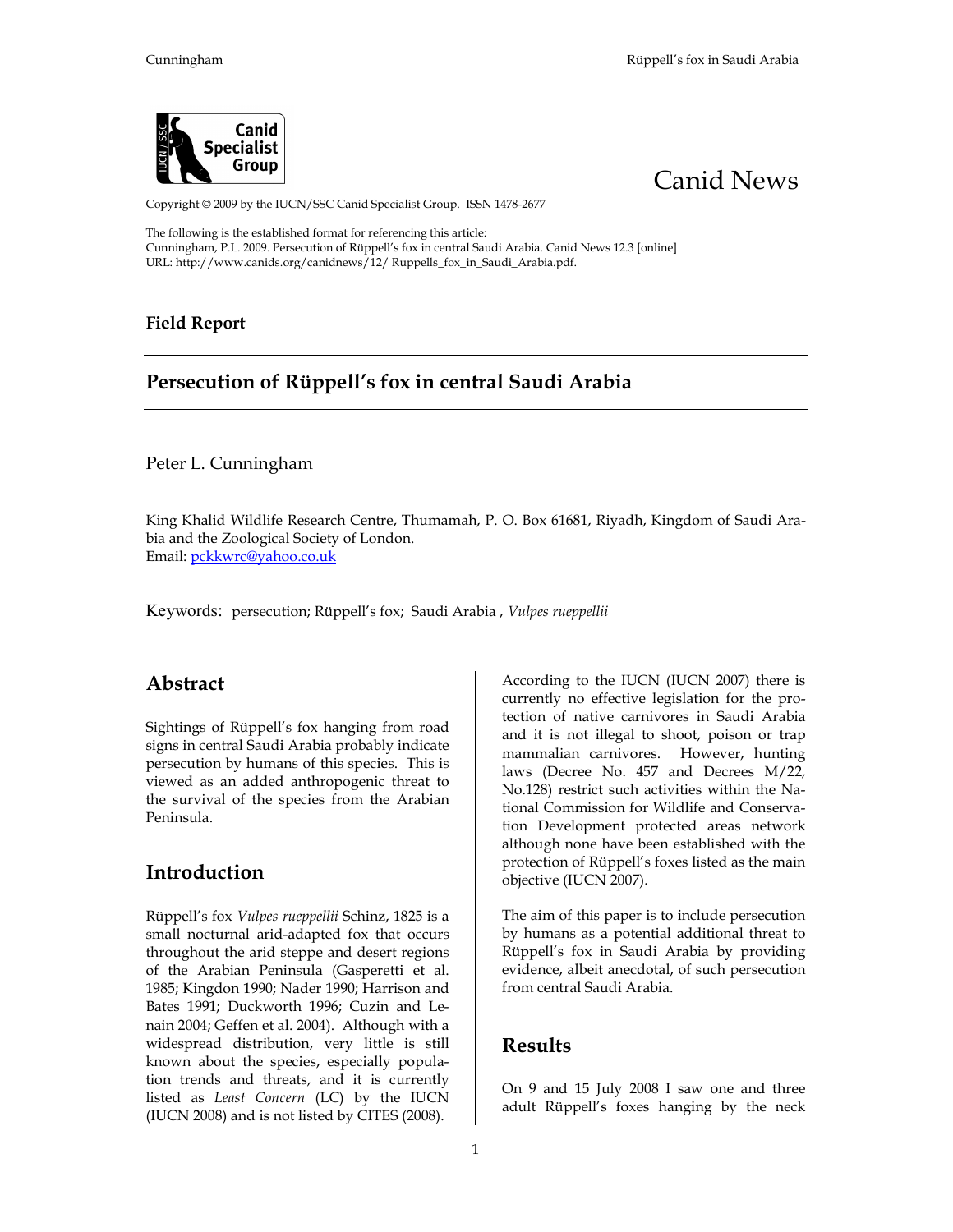from vehicle signposts approximately 50km north of Riyadh, close to the King Khalid International Airport (Figures 1 and 2). The area is used by local youths for informal recreation as an area for dune bashing with 4x4 vehicles and quad bikes (Figure 3). The vegetation is sparse in the immediate area, consisting of dwarf shrubs (e.g. *Haloxylon salicornicum* and *Rhanterium epapposum*) and tufts of perennial grasses (e.g. *Panicum turgidum* and *Lasiurus scindicus*) in the general vicinity. The landscape consists of an intruding dune belt (where the dune bashing takes place) with gravel plains to the west and east thereof and the Tuwaiq Escarpment, a remnant Jurassic limestone massif, a few kilometres further eastwards (Child and Grainger 1990).

The first carcass remained on display until 15 July, together with the other three individuals, and all were removed, probably by municipal workers who clean the area, by 26 July 2008. All the carcasses displayed typical vehicle im-<br>pact with crushed and/or flattened pact with crushed and/or flattened chests/abdomens, large patches of missing hair and covered in dried blood. No signs of death by alternative means – i.e. shooting and or bite marks – were observed.

## **Discussion**

These Rüppell's foxes displayed from vehicle signposts confirm active persecution of the species in central Saudi Arabia. Such displays of predators (e.g. leopard *Panthera pardus*, wolf *Canis lupus*, striped hyena *Hyaena hyaena*) actively killed by humans are a common occurrence in the Peninsula (Nader and Büttiker 1980; Duckworth 1996; Monro 1997; Sher Shah 2007). It could not be determined if the foxes were accidentally killed whilst dune bashing in the immediate area, killed elsewhere and displayed here or caught elsewhere and released for active pursuit and killed locally. The accidental killing of Rüppell's foxes in the area is a possibility, although unlikely as this area is extremely well travelled with hardly any natural vegetation remaining in the "recreational" dune area (Figure 3). Accidental roadkill are also ruled out as this has not previously been viewed as a threat to the species (Cuzin and Lenain 2004) with the visible display of the carcasses being similar to that documented for other predators actively and not accidentally killed by humans.



**Figure 1.** Location of the site where the Rüppell's foxes were observed killed north of Riyadh in Saudi Arabia.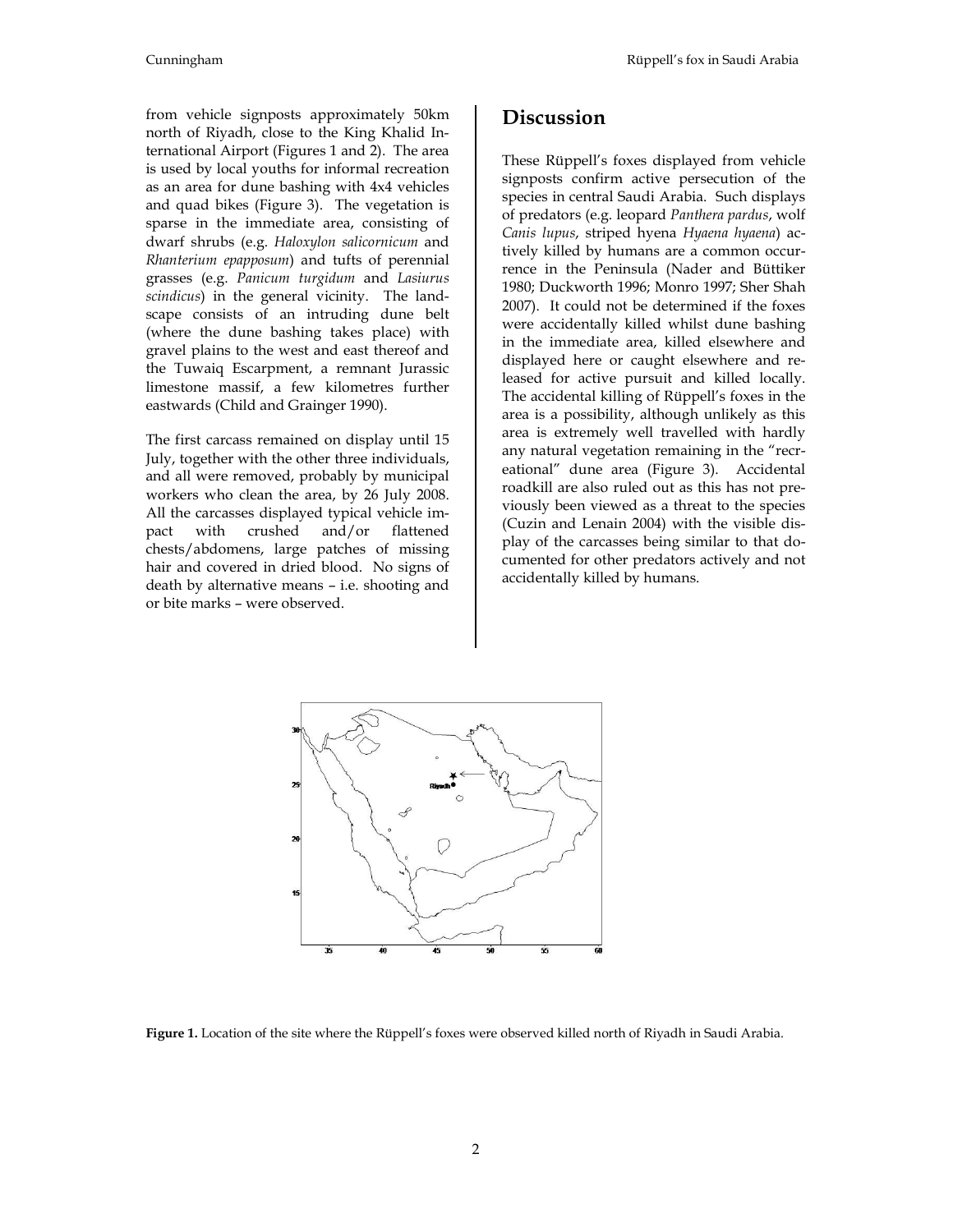

**Figure 2.** Rüppell's fox hanging from a signpost north of Riyadh in central Saudi Arabia.



**Figure 3.** The immediate area where the informal recreation – dune bashing – takes place mainly by local youths.

Settled camel *Camelus dromedarius* and goat farms, numerous roving stray dogs with no known den sites from the immediate area also make the presence of Rüppell's foxes unlikely in the immediate vicinity. The pursuit and active killing for "sport", albeit speculation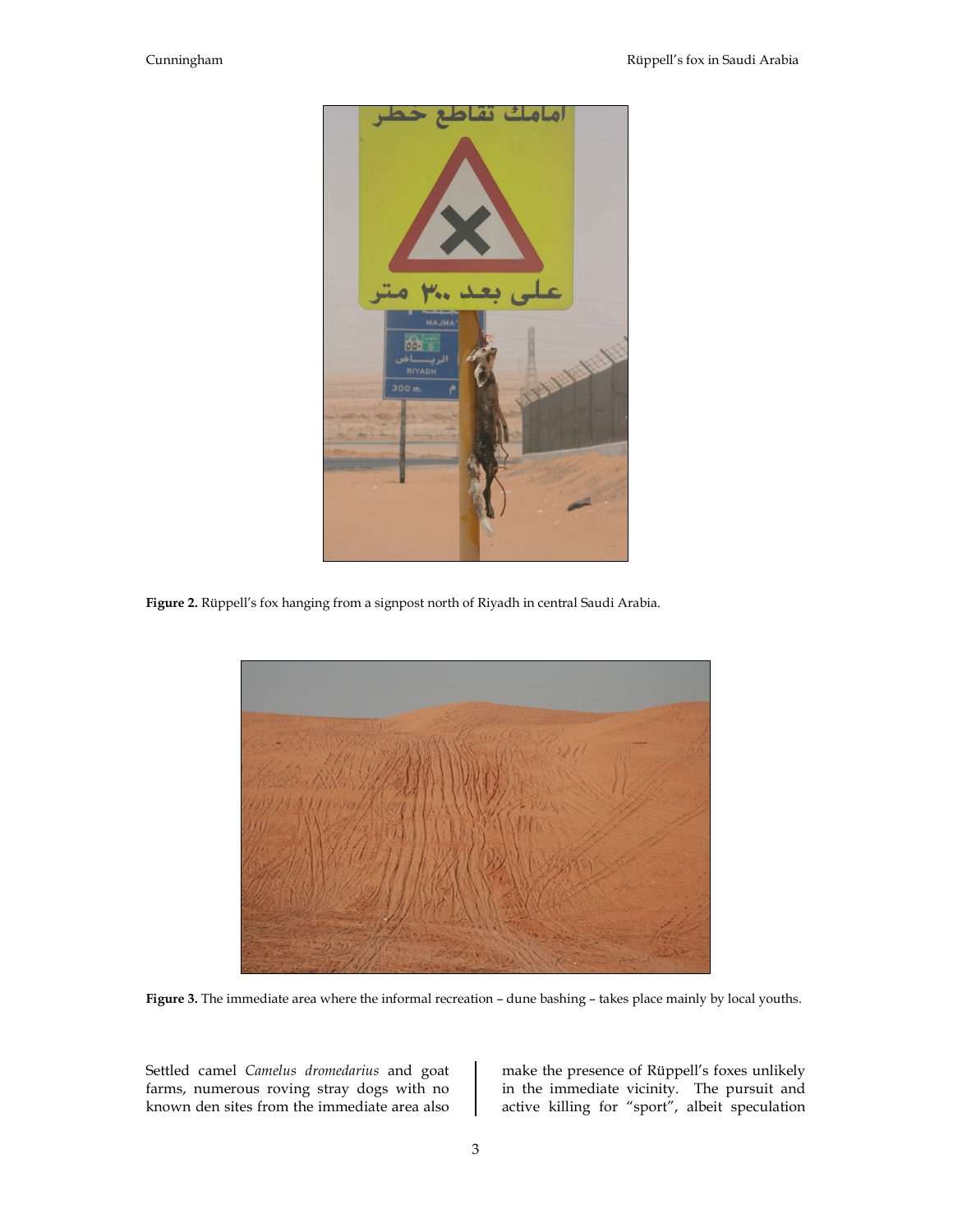only, is supported by the fact that dogs were viewed being chased by vehicles and quad bikes in the same area.

The status of Rüppell's fox from Saudi Arabia is unknown, but it would be reasonable to assume that they are widespread throughout suitable habitat including the Rub al Khali (Empty Quarter) as records indicate. As any other carnivore they would be indiscriminately persecuted as livestock predators or included as collateral damage during the poisoning of carcasses targeting other predators, a major concern for the species. Although the IUCN classifies Rüppell's fox as *Least Concern* (IUCN 2008) their status in neighbouring countries is classified as *Endangered* in Oman (Fisher 1999) and *Vulnerable* in the United Arab Emirates (Hornby 1996; Cunningham 2004) and *Endangered* in the Abu Dhabi Emirate, with a perceived notion of a steady decline in numbers in the UAE (Drew and Tourenq 2005).

Previously published threats for Rüppell's fox include droughts and overgrazing with associated habitat loss, fragmentation and degradation, competition with red fox *Vulpes vulpes arabica* which are perceived to be increasing in numbers due to their commensalism with humans, competition with domestic dogs and cats, canine diseases and associated parasites, collateral damage whilst targeting other carnivores by poisoning and trapping and occasionally for food (Gasperetti et al. 1985; Yom-Tov and Mendelssohn 1988; Ginsberg and Macdonald 1990; Kingdon 1990; Drew and Tourenq 2005; Murdoch et al. 2007).

This added threat of what seems to be direct persecution and killing of Rüppell's fox as problem animal or for "sport" in Saudi Arabia – although only viewed on these two occasions – is disconcerting, especially for a species perceived to be in decline throughout its range and of which very little is known. Environmental awareness and education is imperative to ensure the survival of species, especially carnivores which are often instinctively viewed as pests or threats.

# **Acknowledgements**

I hereby acknowledge H.H. Prince Bandar bin Saud bin Mohammed Al Saud, Secretary General, NCWCD for his continued support towards conservation efforts in Saudi Arabia. My appreciation also goes to Ernest Robinson (Director KKWRC, Thumamah) for commenting on a draft of this note.

## **References**

Child, G. and Grainger, J. 1990. *A System Plan for Protected Areas for Wildlife Conservation and Sustainable Rural development in Saudi Arabia* – Appendix II. NCWCD, Riyadh, 335 pp.

CITES 2008. CITES Appendices I, II and III. *http://www.cites.org*

Cunningham, P.L. 2004. Checklist and status of the terrestrial mammals from the United Arab Emirates. *Zoology in the Middle East* 33: 7- 20.

Cuzin, F. and Lenain, D.M. 2004. Rüppell's fox *Vulpes rueppellii* Schinz, 1825. In: Sillero-Zubiri, C., Hoffmann, M. and MacDonald, D.W. 2004 (eds.) *Canids: Foxes, Wolves, Jackals and dogs* – 2004. Status Survey and Conservation Action Plan. IUCN/SSC Canid Specialist Group.

Drew, C. and Tourenq, C. 2005. The red list of terrestrial mammalian species of the Abu Dhabi Emirate. Unpublished internal Report, Environmental Agency of Abu Dhabi, Abu Dhabi, UAE.

Duckworth, W. 1996. Land mammals of Abu Dhabi. In: Osborne, P.E. (ed.) 1996. *Desert ecology of Abu Dhabi – a review and recent studies*. Pisces Publications, Newbury, UK. Pp. 236.

Gasperetti, J., Harrison, D.L. and Büttiker, W. 1985. The carnivore of Arabia. *Fauna of Saudi Arabia* 7: 397-461.

Fisher, M. 1999. The conservation status of the mammals of Oman: A preliminary Red List. In: In: M. Fisher, S. A. Ghazanfar and A. Spalton (Eds.), *The Natural History of Oman*. A Festschrift for Michael Gallagher. Leiden, 206 pp.